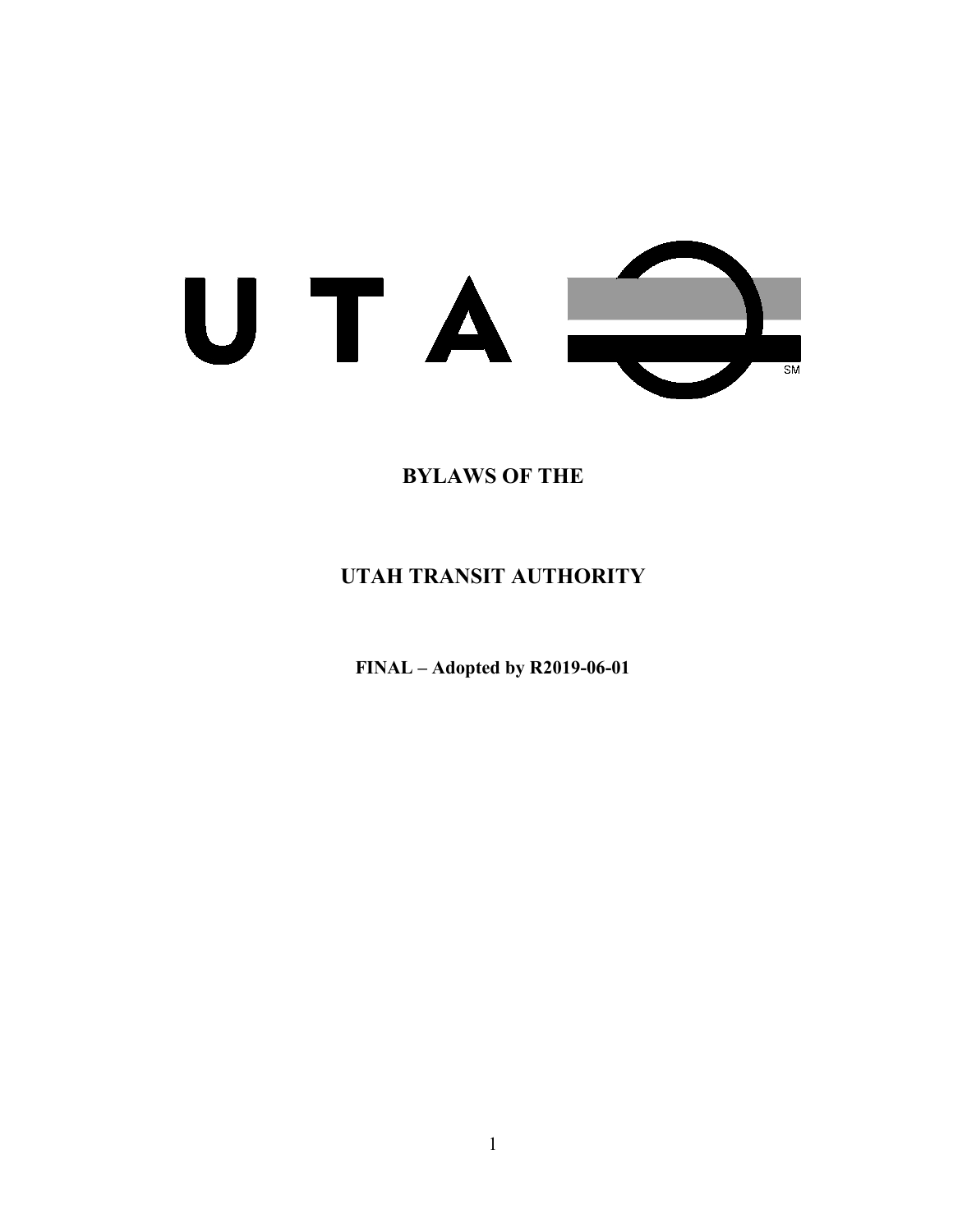# **BYLAWS OF THE UTAH TRANSIT AUTHORITY TABLE OF CONTENTS**

#### **Section 1. Creation.**

The Utah Transit Authority (the "Authority") was created pursuant to the Utah Limited Purpose Local Government Entities - Local Districts Act, Title 17B, Chapter One – and the Utah Public Transit District Act, Chapter 2(a), Part 8 of the Utah Code Annotated 1953, as amended (the "Act"), and is a public transit district organized under the laws of the State of Utah. The Authority is comprised of its Board of Trustees, which may hereinafter be referred to as the Board and its appointees shall be referred to as Trustees; the Local Advisory Council, which shall hereinafter be referred to as the Advisory Council and its appointees shall be referred to as Members; officers; management; and employees. It is a political subdivision of the State of Utah with those powers specifically granted in the Act and with implied powers necessary to carry out the objectives and purposes of a public transit district.

# **Section 2. Duties.**

A. Trustees and Members shall act in the best interest of the Authority and in accordance with the Constitutions and laws of the United States of America and the State of Utah, the Act, as well as adopted policies.

B. Trustees and Members have a duty to exercise due care, to act with reasonable skill and diligence, and to perform the duties of their office honestly, faithfully, and to the best of their abilities.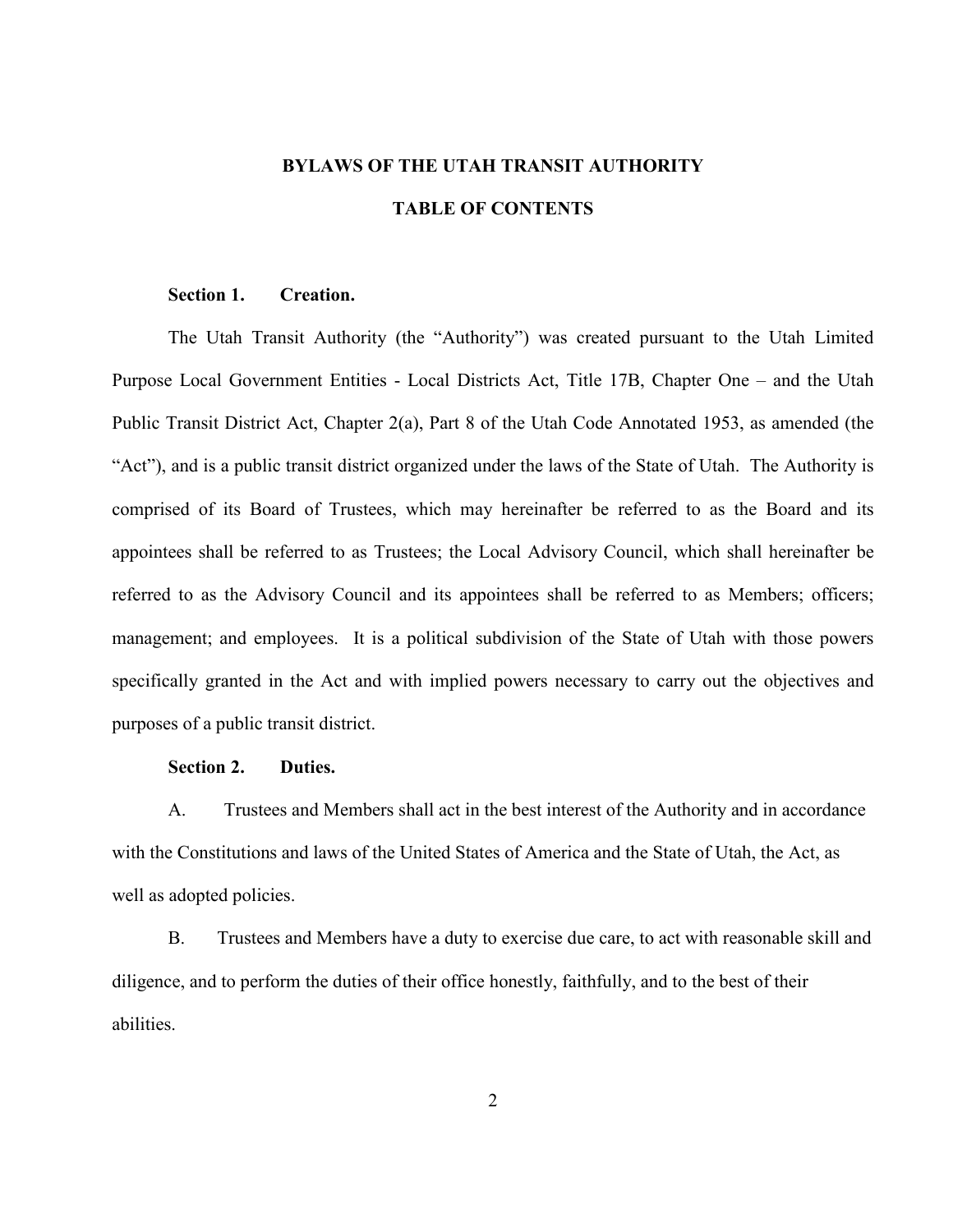C. Trustees and Members have a fiduciary duty to the entire transit district. They have a duty of loyalty and shall articulate and consider the interests of constituencies in the District and then take actions based on the best interest of the entire transit district.

D. Trustees, Members, and their alternates have a duty to complete an annual Financial Disclosure Report, sign an annual Code of Conduct, provide prompt disclosure of conflict of interests, and recuse themselves from discussing or voting on issues for which they have a conflict of interest.

E. Trustees and Members have a duty to comply with the State of Utah's Government Records Access and Management Act and to maintain records consistent with applicable retention schedules adopted by the Authority.

F. Trustees and Members have a duty to comply with the State of Utah's Public Officers' and Employees' Ethics Act.

G. Trustees and Members have a duty to maintain the confidentiality of non-public information obtained in their official capacities. They shall not disclose or improperly use non-public information for actual or anticipated personal, economic, or political gain, or for the actual or anticipated personal, economic, or political gain of any other person. They shall not rely on nonpublic information obtained in an official capacity to acquire a pecuniary interest in any property, transaction, or enterprise.

H. Each Trustee and Member shall report the business of the Authority to their appointing jurisdictions.

#### **Section 3. Oath of Office.**

The oath of office shall be given to all Trustees and Members before commencing the duties of the office.

3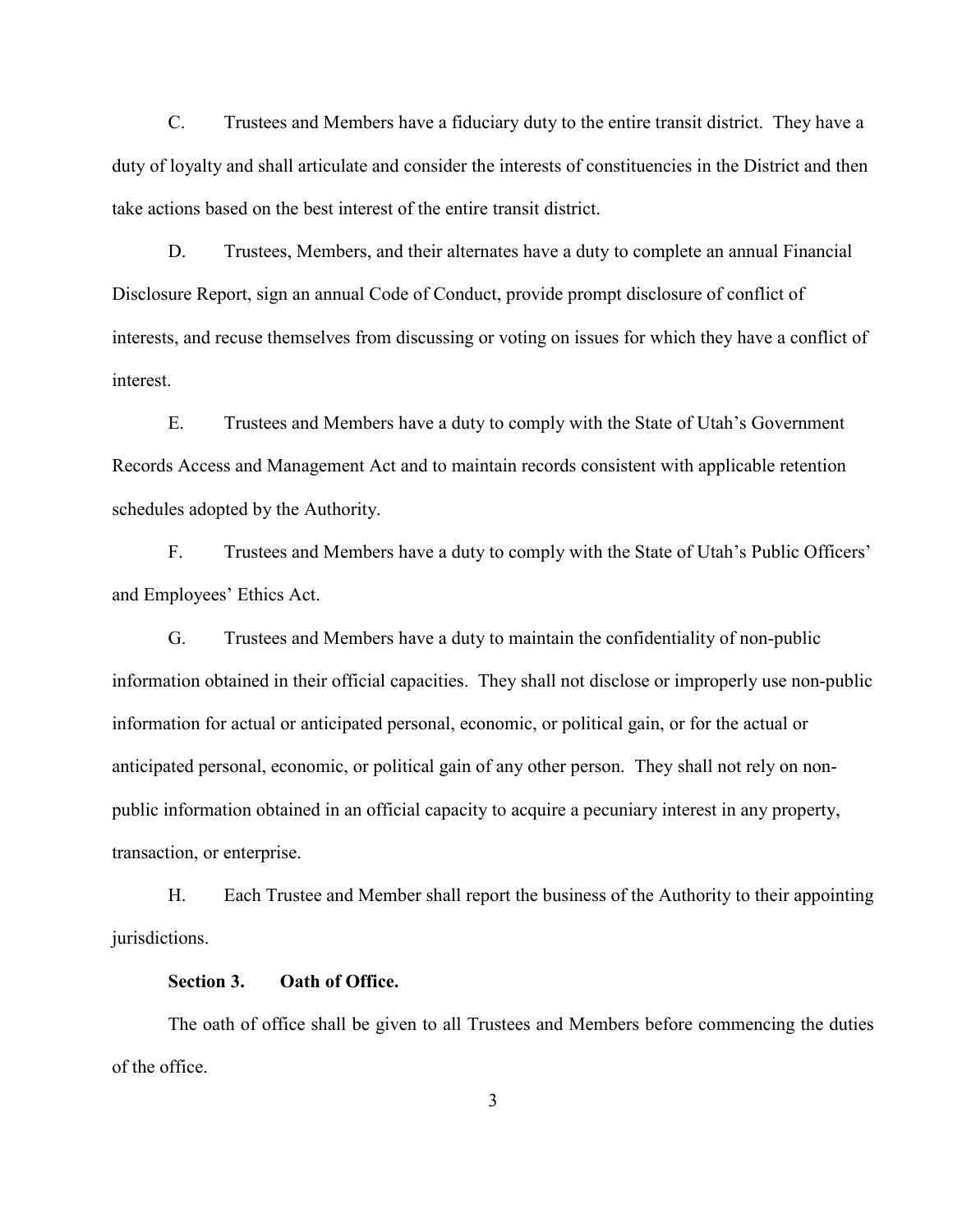# **Section 4. Indemnification.**

Trustees and Members shall be defended by the Authority against any action, suit or proceeding arising from an act or omission alleged to have been committed within the scope of the individual's official capacity with the Authority to the full extent allowed by applicable law.

# **Section 5. Attendance.**

Each Trustee and Member is expected to serve faithfully, attend all meetings and perform other assignments in compliance with Board of Trustees and Advisory Council policies.

### **ARTICLE II — THE BOARD OF TRUSTEES**

# **Section 1. Qualifications, Appointment, Number and Terms of Office.**

The required number of Trustees, the terms of office, qualifications, and the process of appointment to the Board of Trustees, shall all be as set forth in the Act, as amended.

#### **Section 2. Powers.**

The Board of Trustees shall have the powers provided in the Act, these Bylaws, and other applicable law.

#### **Section 3. Compensation.**

The Advisory Council shall set the compensation of the Board of Trustees.

#### **Section 4. Officers.**

The officers of the Board of Trustees shall consist of all Trustees of the Board, Secretary,

Executive Director, Treasurer, Comptroller, and Internal Auditor.

# **Section 5. Appointment of Officers.**

The Chair of the Board of Trustees shall be appointed by the Governor of the State of Utah. The Board of Trustees shall appoint an Executive Director by an affirmative vote of a majority of the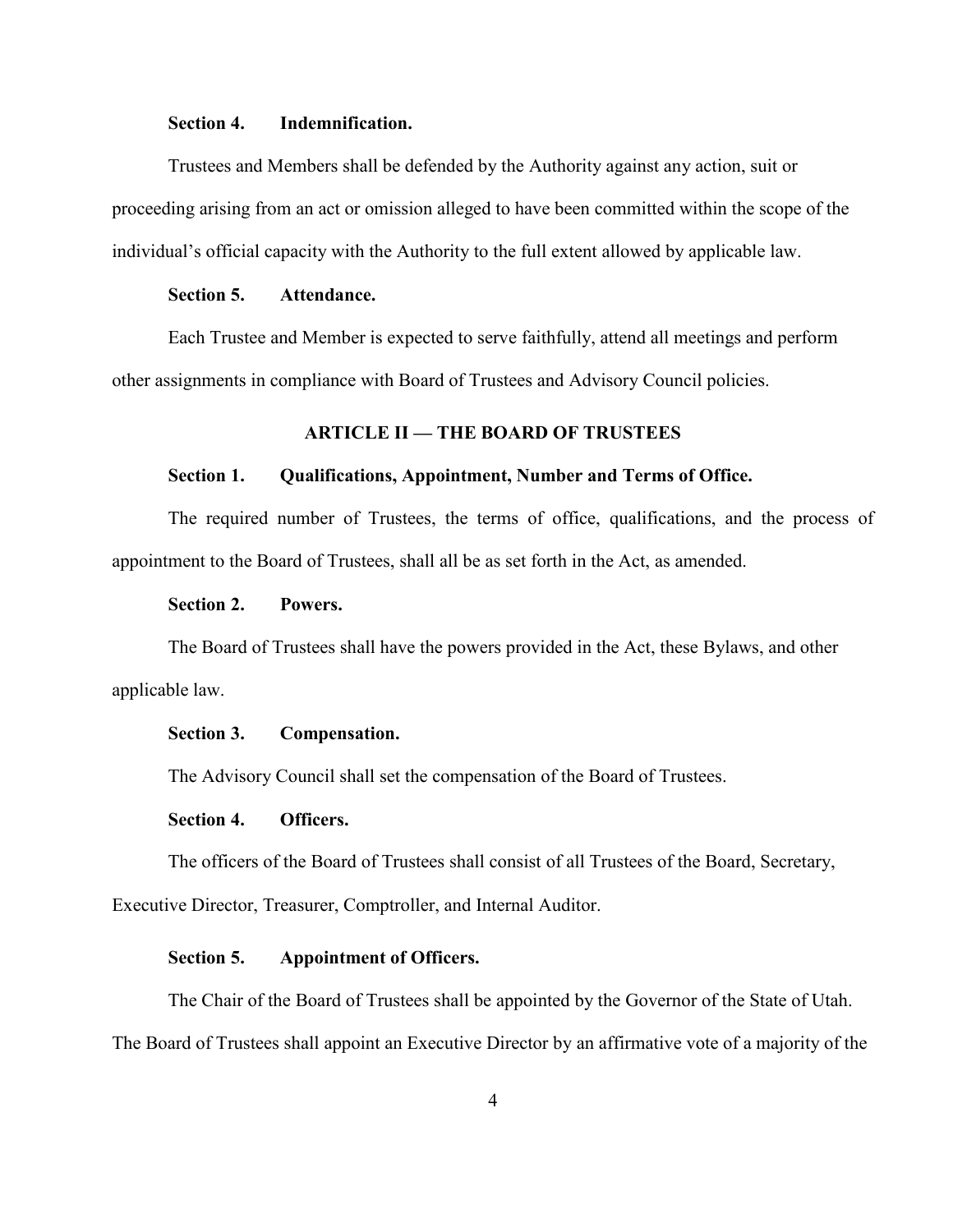Board of Trustees, as well as a Secretary, Treasurer, Comptroller, and Internal Auditor. Officers, with the approval of the Board Chair, may temporarily delegate their responsibilities to another Trustee or administrative staff during a short-term absence of the officer.

#### **Section 6. Responsibilities of Officers.**

A. Board Chair.

The Chair shall preside at all Board of Trustee meetings and all joint meetings of the Board and the Advisory Council, set the agenda for Board of Trustee meetings in consultation with the other Trustees, coordinate the agenda for Advisory Council meetings with the Advisory Council Chair, and shall establish the duration and timing of public comment. The Chair shall also ensure the proper administration of the Utah Transit Authority Employee Retirement Plan and Trust Agreement.

B. Board Secretary.

The Secretary shall attest to all resolutions, ordinances, or orders passed by the Board of Trustees and shall ensure that all necessary documents are filed with appropriate entities.

C. Treasurer.

The Treasurer may be chosen from among the members of the Board of Trustees except that the Board Chair may not be appointed as Treasurer. The Treasurer shall serve as custodian of all money, bonds, or other securities of the Authority and, in consultation with the Advisory Council, shall ensure that the Authority complies with the requirements of the State of Utah's Money Management Act.

D. Comptroller.

The Comptroller shall oversee the Authority's accounting and financial reporting.

E. Internal Auditor.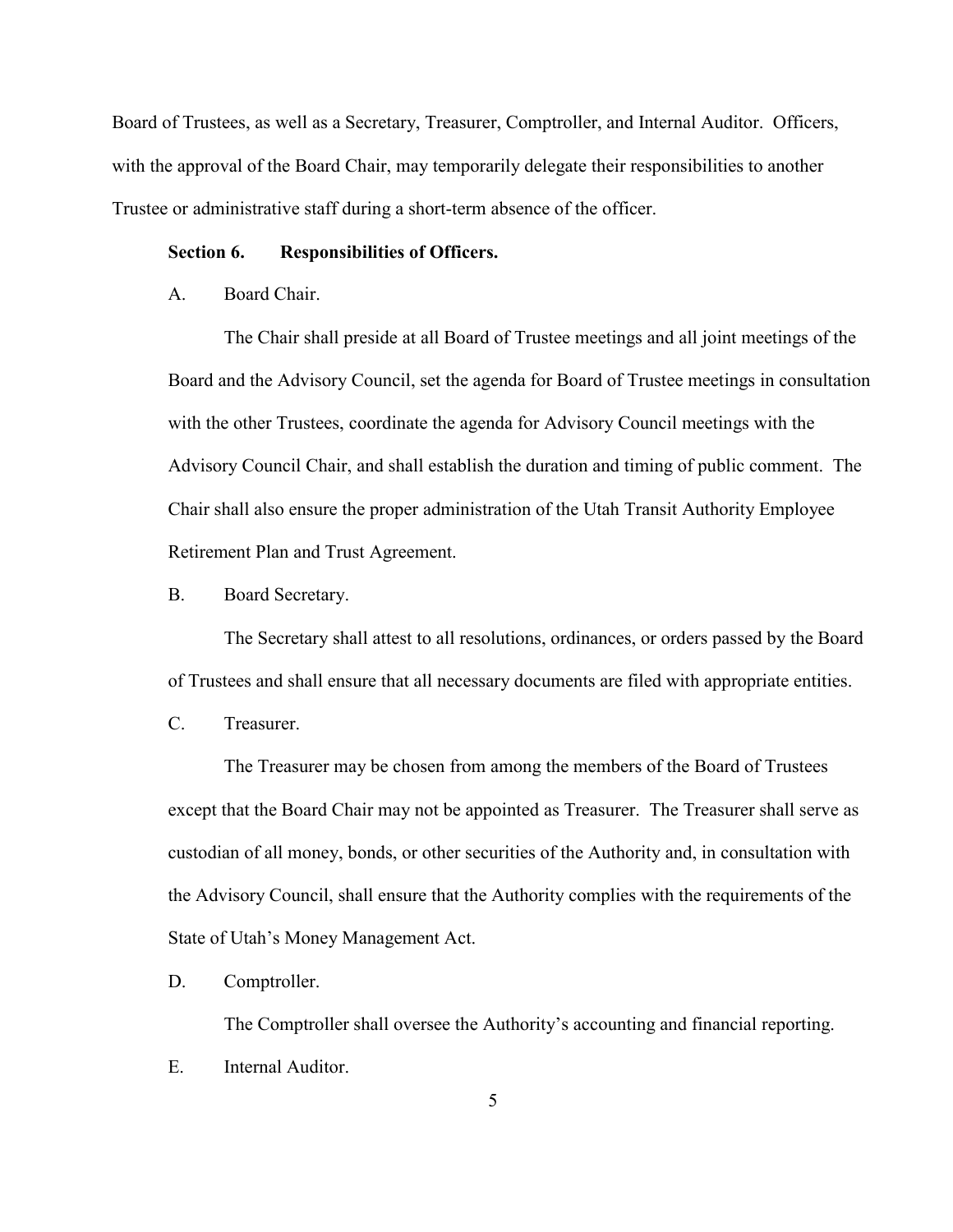The Internal Auditor shall objectively review the Authority's key processes and related internal controls; evaluate and improve the Authority's risk management, control, and governance processes; and report assessment results and recommendations as required by the Act. The Internal Auditor shall also serve as the Authority's Ethics Officer and shall investigate complaints of ethical violations. The Audit Committee shall adopt a charter establishing the scope of the Internal Auditor's responsibilities and shall review it annually.

#### **Section 7. Appointment of Staff.**

The Board of Trustees shall hire qualified individuals, set salaries, and develop performance targets and evaluations for the Executive Director, Chief Internal Auditor, and any chief officer.

#### **Section 8. Removal of Officers.**

Trustees shall serve at the pleasure of the Governor of the State of Utah. The Executive Director may be removed pursuant to the terms of the Act. All other officers serve at the pleasure of the Board of Trustees and may be removed by a majority vote.

#### **Section 9. Voting Rights and Quorum.**

Each Trustee may cast one vote on all questions, orders, resolutions, and ordinances coming before the Board. A majority of all Trustees constitutes a quorum for the transaction of Board of Trustee business. Except as otherwise provided in these Bylaws or applicable State law, a majority vote or more of a quorum is sufficient to carry any order, resolution, ordinance or proposition before the Board of Trustees.

#### **ARTICLE III — THE LOCAL ADVISORY COUNCIL**

### **Section 1. Qualifications and Appointment.**

The required number of Members, the terms of office, qualifications, and the process of appointment to the Advisory Council shall all be as set forth in the Act, as amended.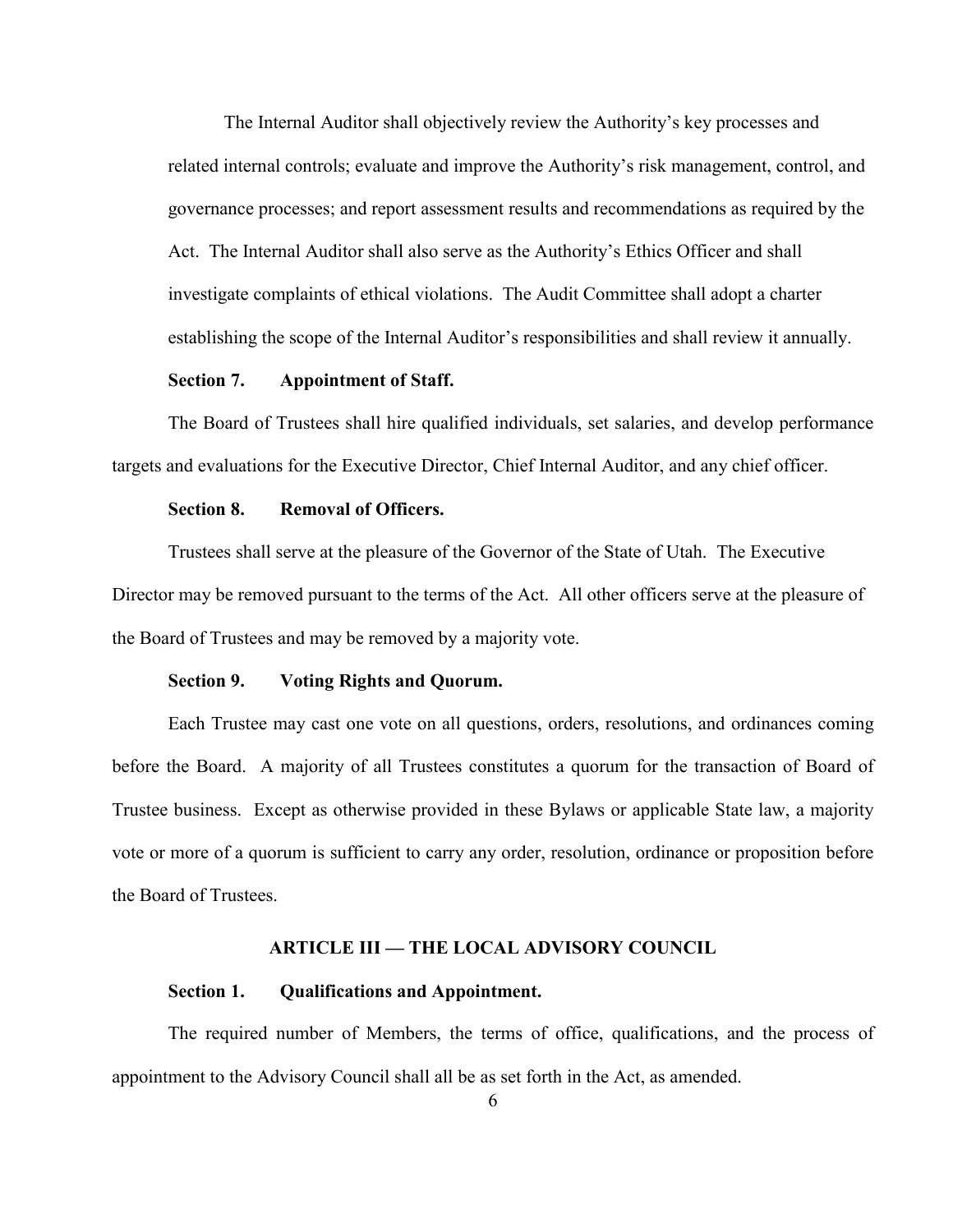# **Section 2. Powers.**

The Advisory Council shall have the powers provided in the Act, these Bylaws, and other applicable law.

## **Section 3. Compensation and Reimbursement.**

Advisory Council Members shall be compensated in compliance with Utah Administrative Code R25-5 Payment of Meeting Compensation (Per Diem) to Boards. Members shall be reimbursed for mileage associated with travel to official UTA meetings and functions at the Internal Revenue Service rate. Members shall be reimbursed at the State of Utah's reimbursement rate for meals purchased when representing the Authority in their official capacity as Advisory Council Members.

# **Section 4. Officers.**

The officers of the Advisory Council shall consist of a Chair, Vice-Chair, and Second Vice-Chair. Officers, with the approval of the Advisory Council Chair, may temporarily delegate their

responsibilities to another Member during a short-term absence of the officer.

#### **Section 5. Election/Appointment.**

Members of the Advisory Council shall nominate and elect a Chair, Vice-Chair, and Second Vice-Chair by majority vote from among that body.

#### **Section 6. Term of Office.**

Officers of the Advisory Council shall serve for a period of one year. The Advisory Council Chair may serve a maximum of two one-year terms.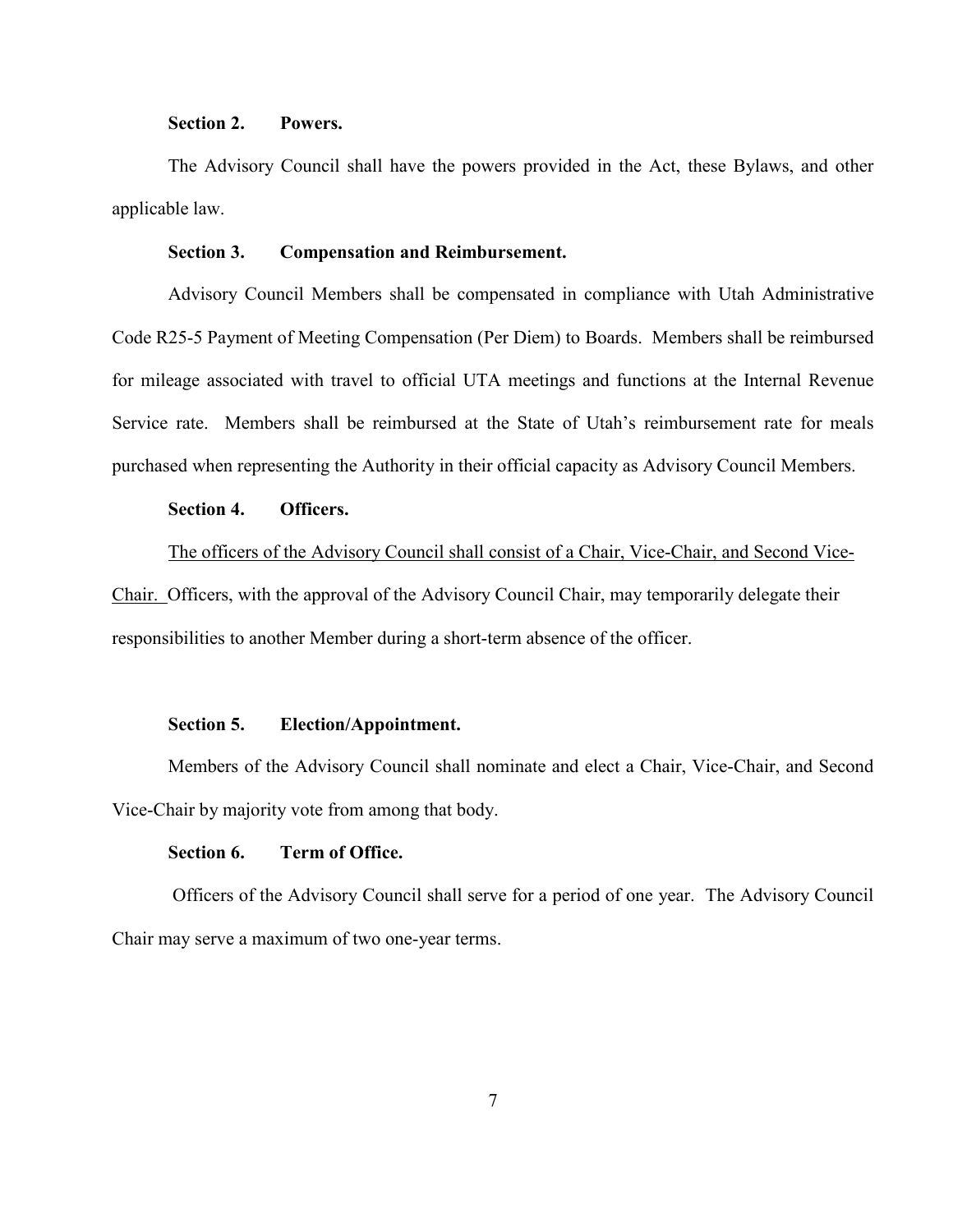#### **Section 7. Duties.**

## A. Advisory Council Chair.

The Advisory Council Chair shall preside at all Advisory Council meetings. The Advisory Council Chair shall ensure that the Advisory Council carries out its duties under the Act and shall coordinate the agenda with the Board Chair to accomplish this end. The Advisory Council Chair shall serve as the liaison with the Board.

# B. Advisory Council Vice-Chair.

In the absence of the Advisory Council Chair, the Advisory Council Vice-Chair shall carry out the duties of the Advisory Council Chair.

C. Advisory Council Second Vice-Chair.

The Advisory Council Second Vice-Chair shall attest to all resolutions, ordinances, or orders passed by the Advisory Council.

# **Section 8. Removal from Office.**

Advisory Council Officers may be removed by a majority vote of the Advisory Council. Advisory Council Members may be removed by a majority vote of the Advisory Council for ethical violations or criminal conduct.

#### **Section 9. Voting Rights and Quorum.**

Each Member may cast one vote on all questions, orders, resolutions, and ordinances coming before the Advisory Council. A majority of all Members constitutes a quorum for the transaction of Advisory Council business. Except as otherwise provided in these Bylaws or applicable State law, an affirmative vote by fifty percent or more of a quorum is sufficient to carry any order, resolution, ordinance or proposition before the Advisory Council. A quorum is not required for the adoption of a motion to adjourn.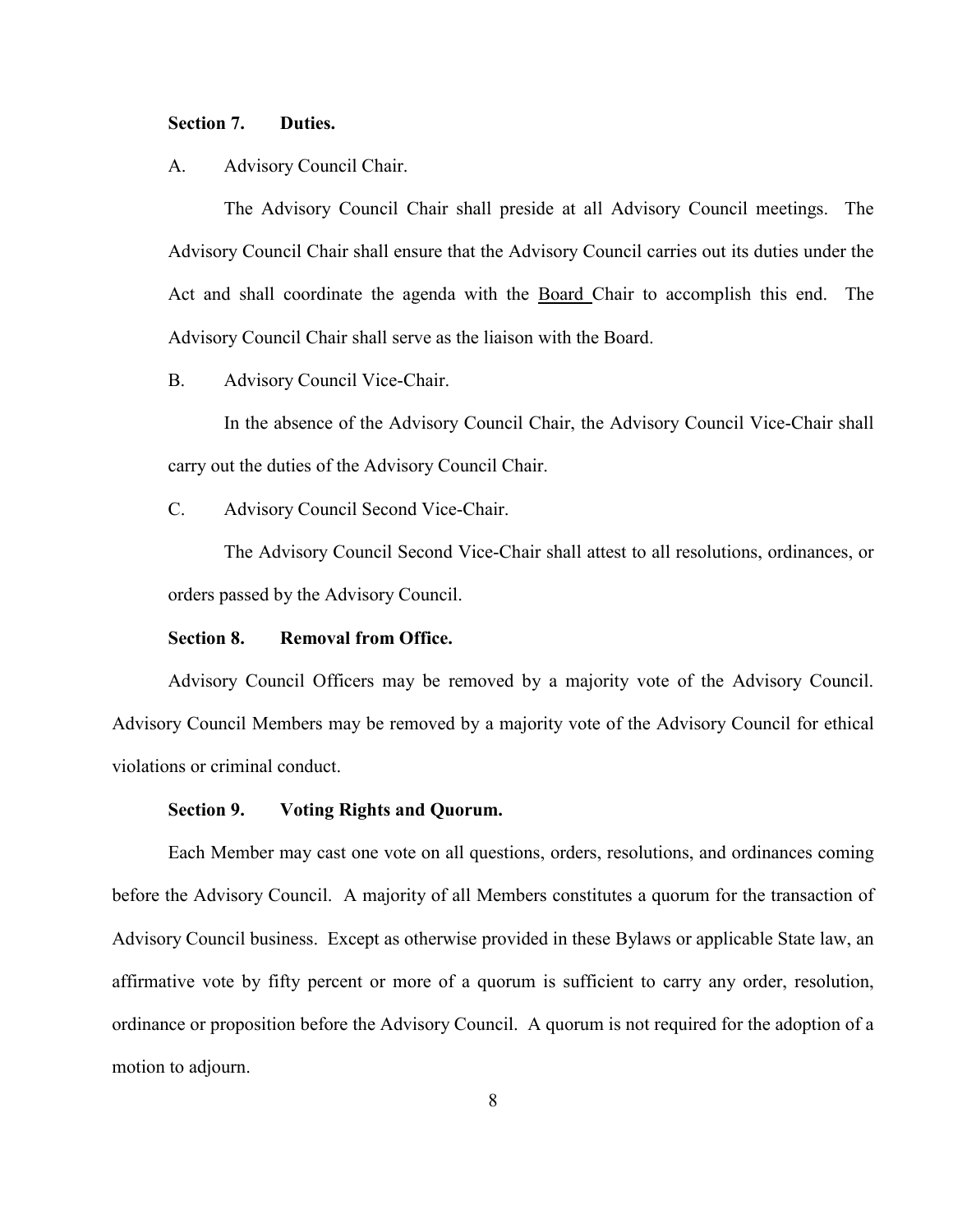# **Section 10. Alternate Council Member Representation.**

Each appointing authority shall have the right to select alternative representatives ("Alternate") to the Advisory Council so that each appointing authority may be adequately represented. Each appointing authority desirous of selecting an Alternate shall do so in accordance with the procedures for selecting Council Members. If the appointing authority's Member is not present at a meeting of the Advisory Council or a committee meeting, then a properly designated Alternate may participate in the meeting, make motions, count toward a quorum, and vote in matters before the Advisory Council. Alternates should take steps necessary to be fully informed on actions to be taken at meetings in which they represent their appointing authority.

#### **ARTICLE IV — EXECUTIVE DIRECTOR**

# **Section 1. Powers.**

The Executive Director shall have all of the powers, duties, and responsibilities granted and imposed by the Act and those assigned by the Board of Trustees. In the event the position of Executive Director is vacant, an Interim Executive Director may be given an interim appointment by the Board of Trustees until the position can be filled.

#### **Section 2. Compensation.**

The compensation of the Executive Director shall be established by the Board of Trustees.

# **Section 3. Removal of Executive Director.**

The removal of an Executive Director shall be governed by the Act.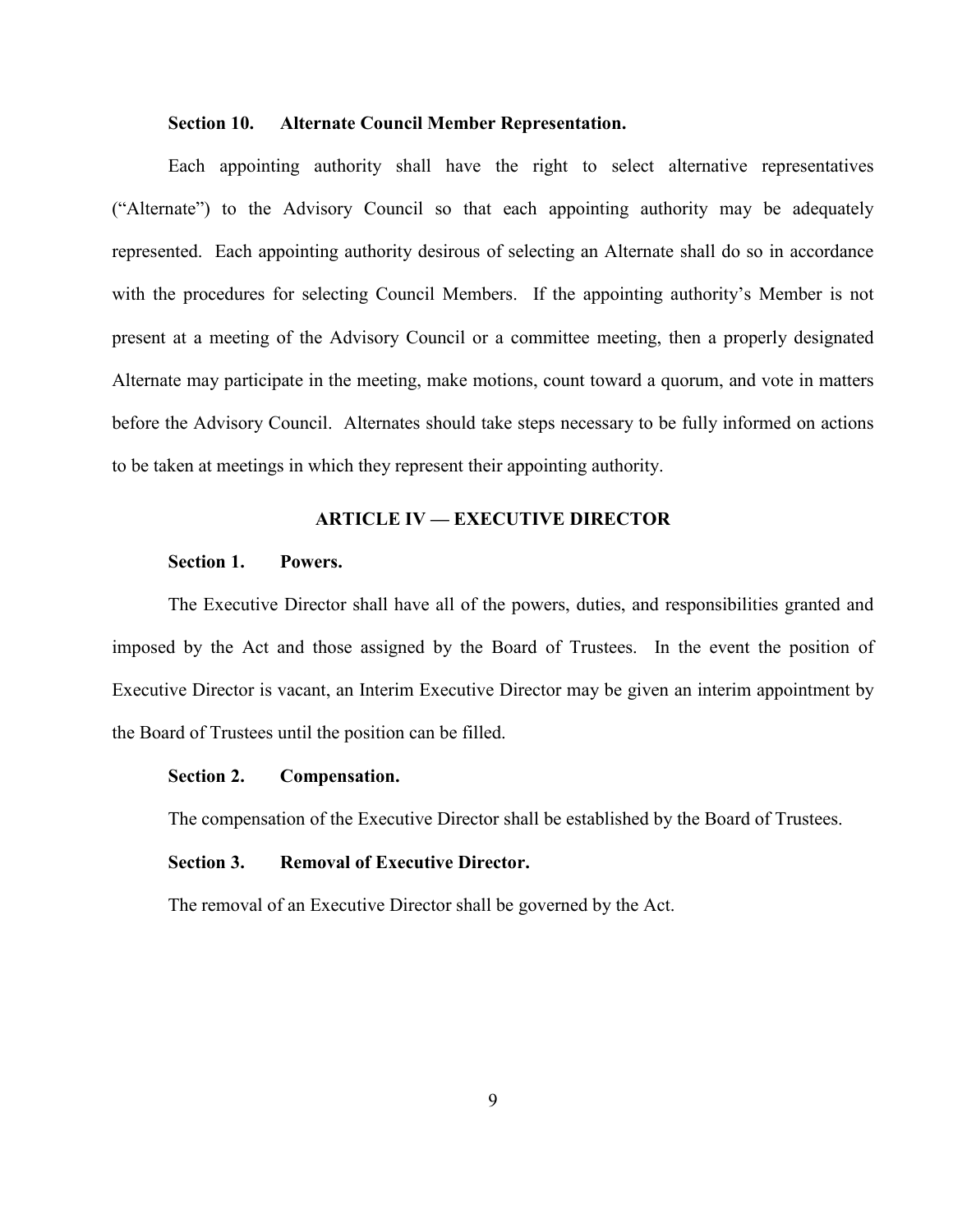#### **ARTICLE V — COMMITTEES**

# **Section 1. Committees.**

The Board of Trustees may establish standing or ad hoc committees ("Committees") deemed appropriate and shall designate their functions. Committees shall be established, amended or disbanded by adoption of a Board Resolution at a duly noticed Board of Trustees meeting. Committees shall meet as needed or as determined by the Board Chair and, once established, by the Committee chair. Members of Committees shall be appointed by the Board Chair and serve at the pleasure of the Board Chair.

#### **Section 2. Committee on Accessible Transportation.**

The Authority establishes an advisory committee on accessible transportation ("Committee on Accessible Transportation" or "CAT") to offer recommendations to the Board of Trustees on accessibility issues related to the Authority's facilities, equipment, routes, plans and programs. The CAT serves in an advisory capacity. It shall be governed and membership determined by a charter authorized and approved by the Board of Trustees that is consistent with its charge as an advisory committee to the Authority. The Board Chair shall appoint Members or Trustees to serve as liaison to the CAT.

#### **Section 3. Audit Committee.**

The Authority establishes an Audit Committee to direct the Internal Auditor to conduct audits determined to be most critical to the organization and to hear reports from the Internal Auditor and external auditors. The Audit Committee shall consist of the Board of Trustees, the Chair of the Advisory Council, and the Vice-Chair of the Advisory Council. The Chair of the Board of Trustees shall serve as the Chair of the Audit Committee. The Audit Committee shall function under the terms of an adopted charter, which it shall review annually.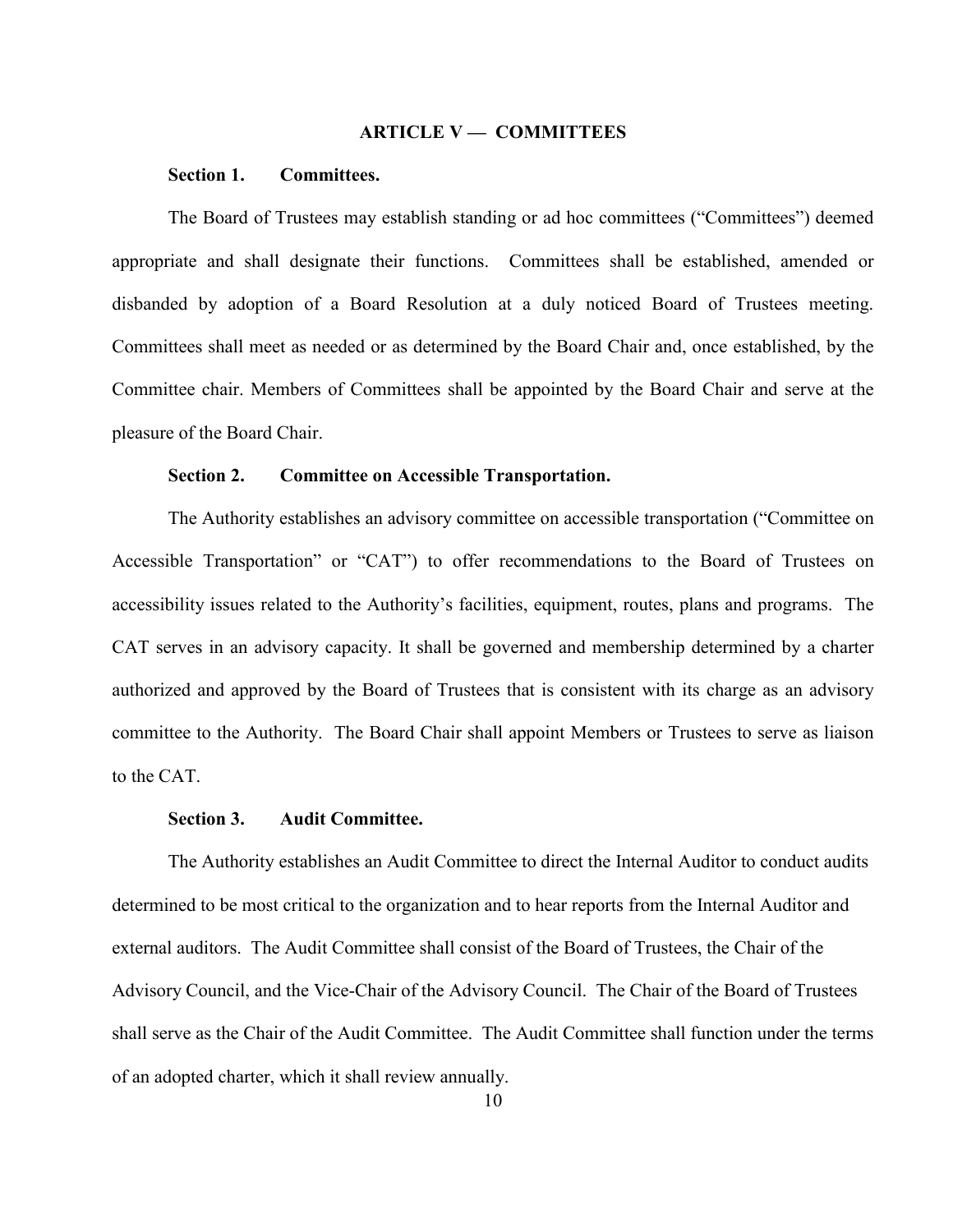# **ARTICLE VI** — **MEETINGS OF THE BOARD AND ADVISORY COUNCIL**

#### **Section 1. Open and Public Meetings.**

All meetings of the Board of Trustees, its Committees, and the Advisory Council shall be open to the public and comply with the State of Utah's Open and Public Meeting Act.

# **Section 2. Meeting Schedule.**

At the beginning of each fiscal year, the Board of Trustees and Advisory Council shall establish a regular meeting schedule by resolution.

# **Section 3. Special Meetings.**

The Chair of the Board of Trustees shall call Special Meetings of the Board of Trustees and joint Special Meetings of the Board of Trustees and Advisory Council as necessary. The Chair of the Advisory Council shall call Special Meetings of the Advisory Council as necessary.

# **Section 4. Notice of Meetings.**

Notice of all regular meetings, special meetings and emergency meetings of the Board of Trustees and Advisory Council shall be by electronic means to Trustees and Members at electronic mail address as shown in the records of the Authority. Notice of emergency meetings shall be given to Trustees and Members at least twenty-four hours before the meeting, if possible. In the event twenty-four hour notice is not possible, each Trustee and Member shall receive the best notice which practicably can be given. Notice for emergency meetings may be oral, written, or electronic. Notices of meetings shall contain the date, time, place, and an agenda for the meeting. Notice of meetings shall be posted on the Utah Public Notice Website.

#### **Section 5. Minutes of Meetings.**

Minutes of meetings shall be prepared and available to the public as required by the State of Utah's Open and Public Meetings Act.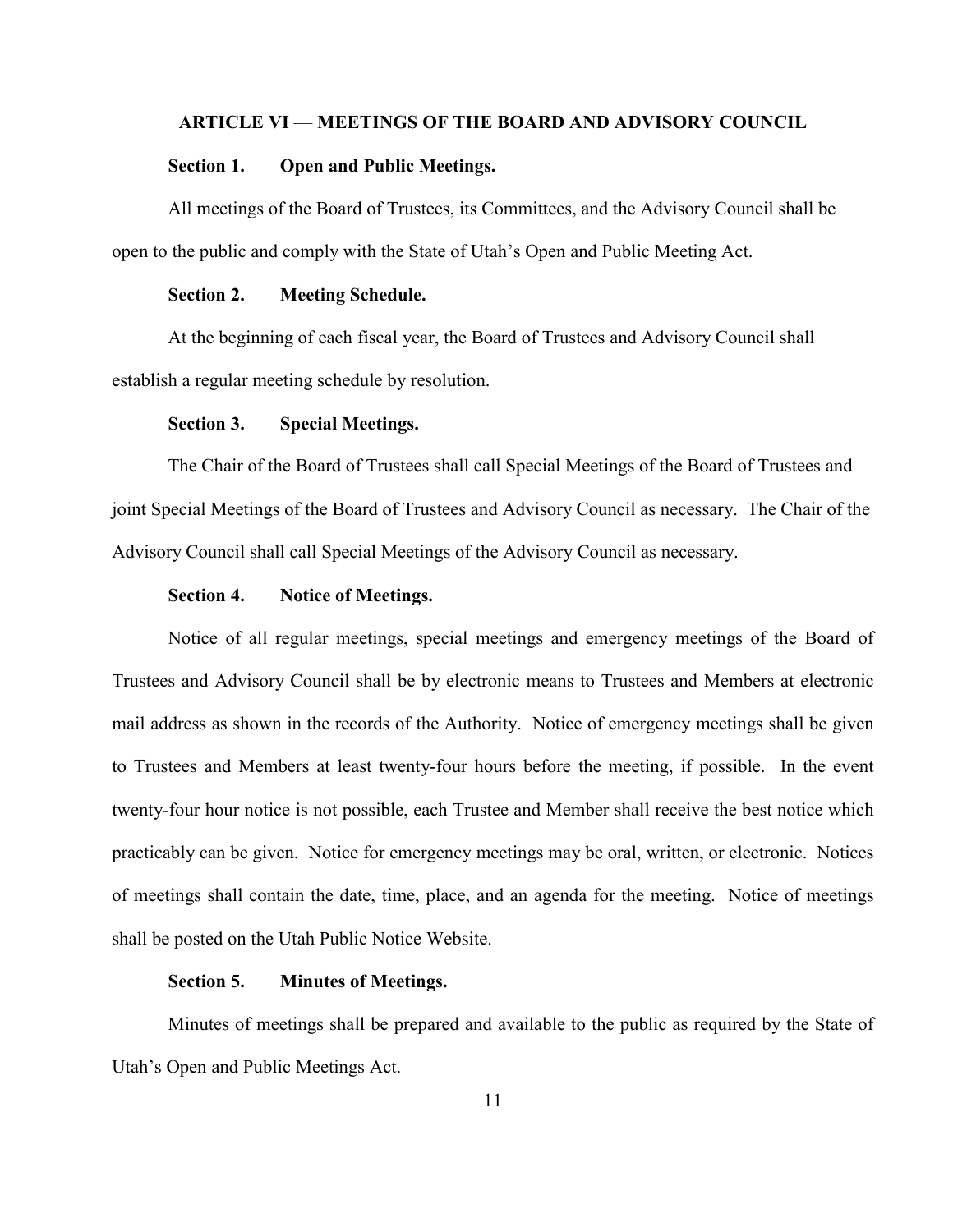#### **Section 6. Electronic Attendance at Meetings.**

A Trustee or Member may attend a meeting via electronic means if the Trustee or Member provides twenty-four hour advance notice to the applicable Chair. A Trustee or Member attending a meeting electronically shall be counted as present for purposes of a quorum and may fully participate and vote. Only one Trustee or Member is required to be physically present for meetings that other Trustees or Members attend electronically.

# **Section 7. Order of Business.**

The business of all meetings of the Board of Trustees and Advisory Council shall be transacted as far as practicable in the order of business set forth in the agenda. At any meeting where a new Trustee and Member is to take the oath of office and be seated, such ceremony shall be conducted prior to the determination of a quorum.

#### **ARTICLE VII — CONDUCTING BUSINESS**

#### **Section 1. Resolutions, Orders and Ordinances — Vote Recorded.**

Each and every formal action by the Board of Trustees and Advisory Council shall be taken by the passage of a resolution, order or ordinance by the Board of Trustees or Advisory Council. Resolutions and ordinances shall be by roll call vote with each affirmative and negative vote recorded. Proposed resolutions and ordinances shall be forwarded to each Trustee and Member by electronic means at least twenty-four hours before the ordinance is presented for adoption**.** All resolutions and ordinances passed by the Board of Trustees and Advisory Council shall be authenticated as soon as practicable after their passage by the signature of the applicable Chair and attested to by the Board Secretary or Advisory Council Second Vice-Chair, and kept in the official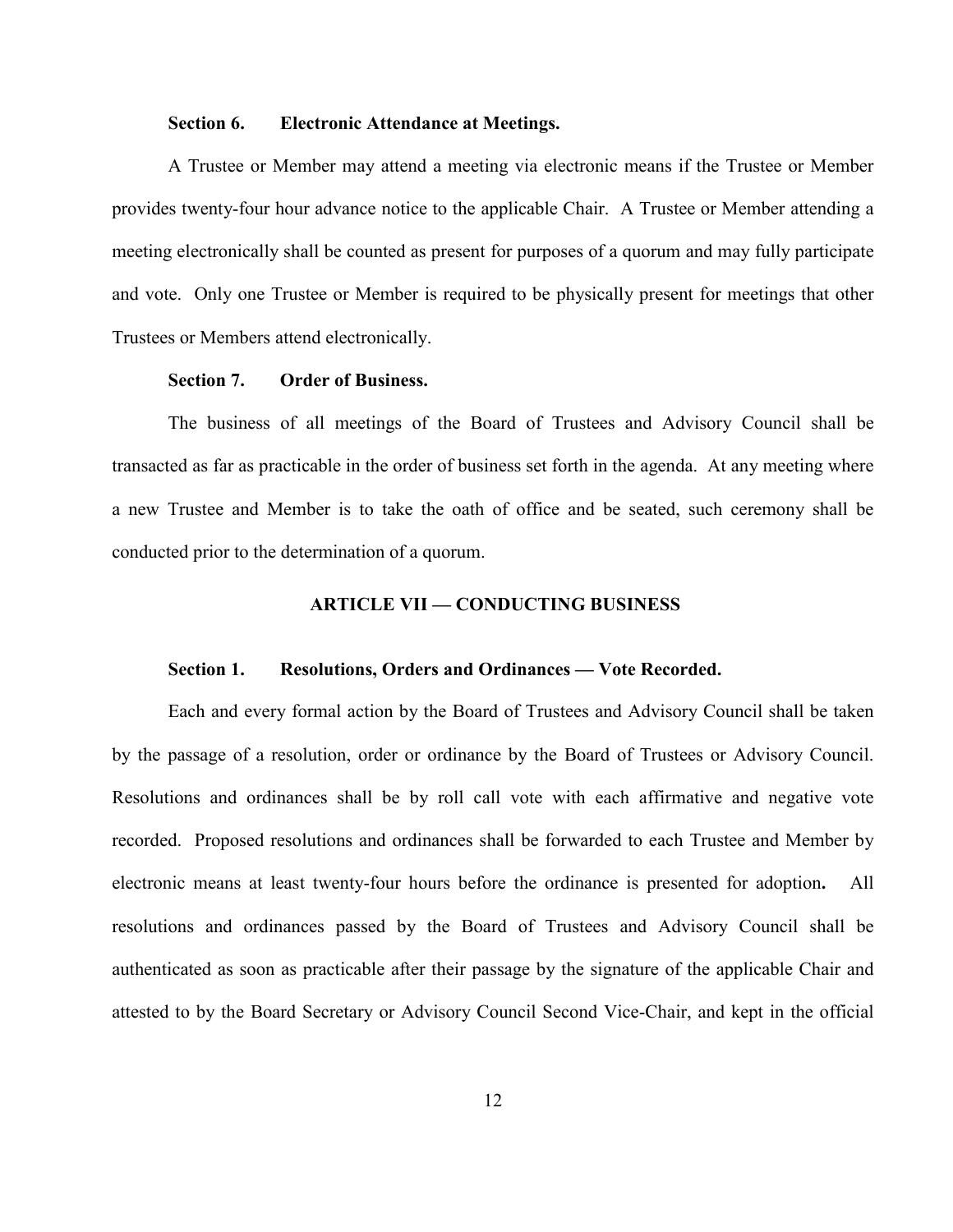records of the Authority. A record of meetings of the Board of Trustees and Advisory Council shall be made and retained as provided by law.

#### **Section 2. Adoption and Amendment of Bylaws.**

These Bylaws may be adopted and amended by an affirmative vote by a majority of the Board of Trustees after consultation with the Advisory Council.

## **Section 3. Fiscal Year.**

The fiscal year of the Authority shall commence on January 1 and end on December 31 of each calendar year.

#### **Section 4. Principal Place of Business.**

The principal place of business for the Authority, and the location of all offices and departments, shall be determined from time to time by the Board of Trustees. The Board Secretary shall publish the location of the principal place of business in the Government Entity Database maintained by the Division of Corporations of the State of Utah.

#### **Section 5. Budget.**

The Authority shall prepare an annual budget for the consideration of the Board of Trustees each year in compliance with applicable law. After analyzing the proposed budget and making any corrections or revisions that it may find necessary and consulting with the Advisory Council, the Board of Trustees shall adopt a final annual budget prior to the end of each fiscal year.

#### **Section 6. Audit Reports.**

# A. Annual Audit.

The Board of Trustees shall cause an annual audit of the Authority's financial statements to be conducted in accordance with generally accepted auditing standards following the end of each fiscal year and in compliance with the Act. The audit shall be